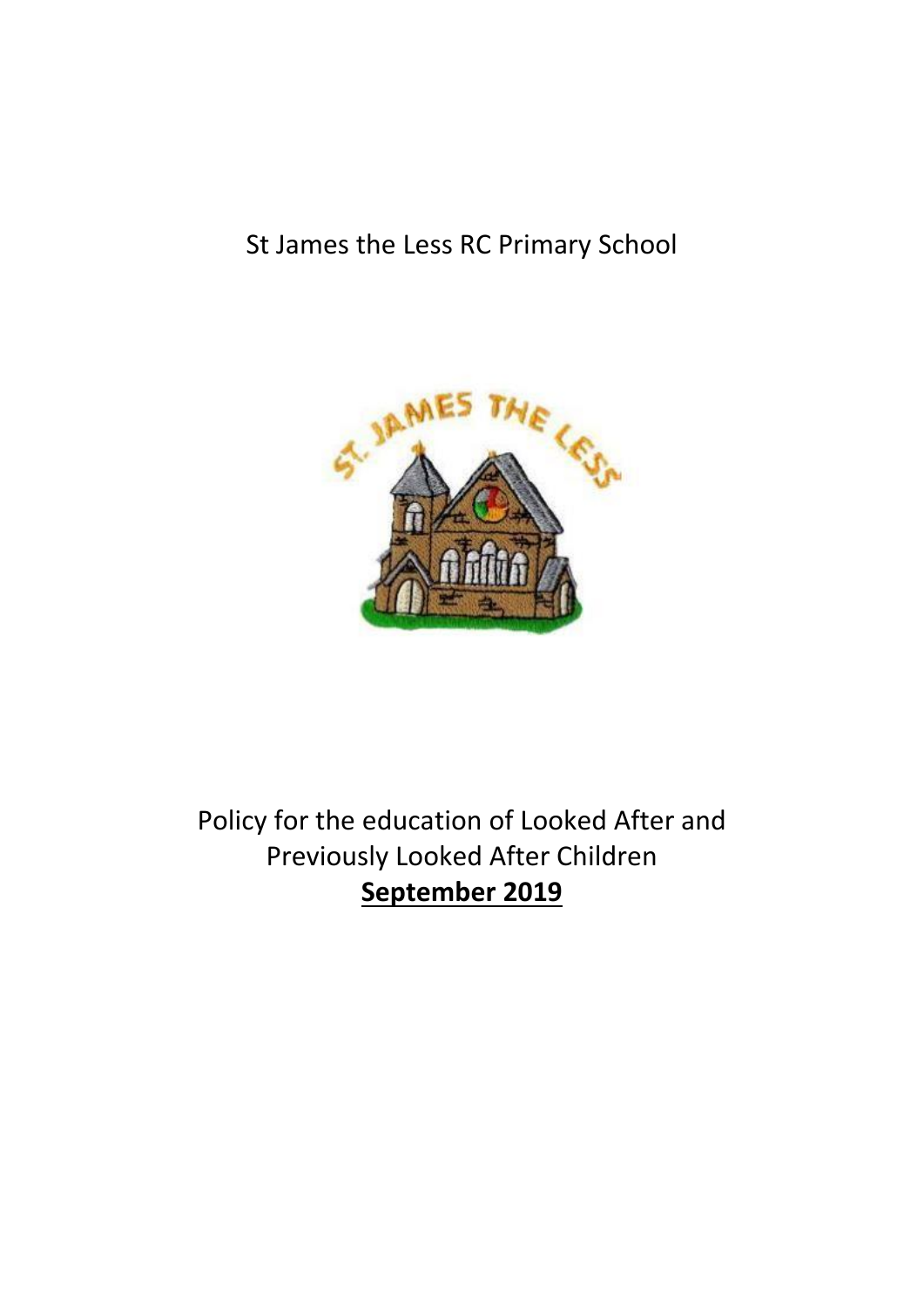# **St James the Less RC Primary School Policy for the education of Looked After and Previously Looked After Children**



## **Definition**

A child 'looked-after by a local authority' is one who is looked after within the meaning of section 22 of Children Act 1989 or Part 6 of the Social Services and Wellbeing (Wales) Act 2014 .The Children Act 1989, as amended by the Children and Families Act 2014 and the Children and Social Work Act 2017.

Children Looked After are those in public care and are either –

- Subject to a Care Order or Interim Care Order, living either at home or away from home. The Local Authority has parental authority which it then shares with the parents in a prescribed way.
- Accommodated with friends or relatives, foster care or residential homes parents retain full parental responsibility.
- Remanded into care.

A private agreement is not public care - when a child lives with friends or relatives by private arrangement and these children are not designated as Looked After.

A previously looked-after child is one who is no longer looked after in England and Wales because s/he is the subject of an adoption, special guardianship or child arrangements order which includes arrangements relating to with whom the child is to live, or when the child is to live with any person3, or has been adopted from 'state care' outside England and Wales; and

A child is in 'state care' outside England and Wales if s/he is in the care of or accommodated by a public authority, a religious organisation or any other organisation the sole or main purpose of which is to benefit society.

**Aims**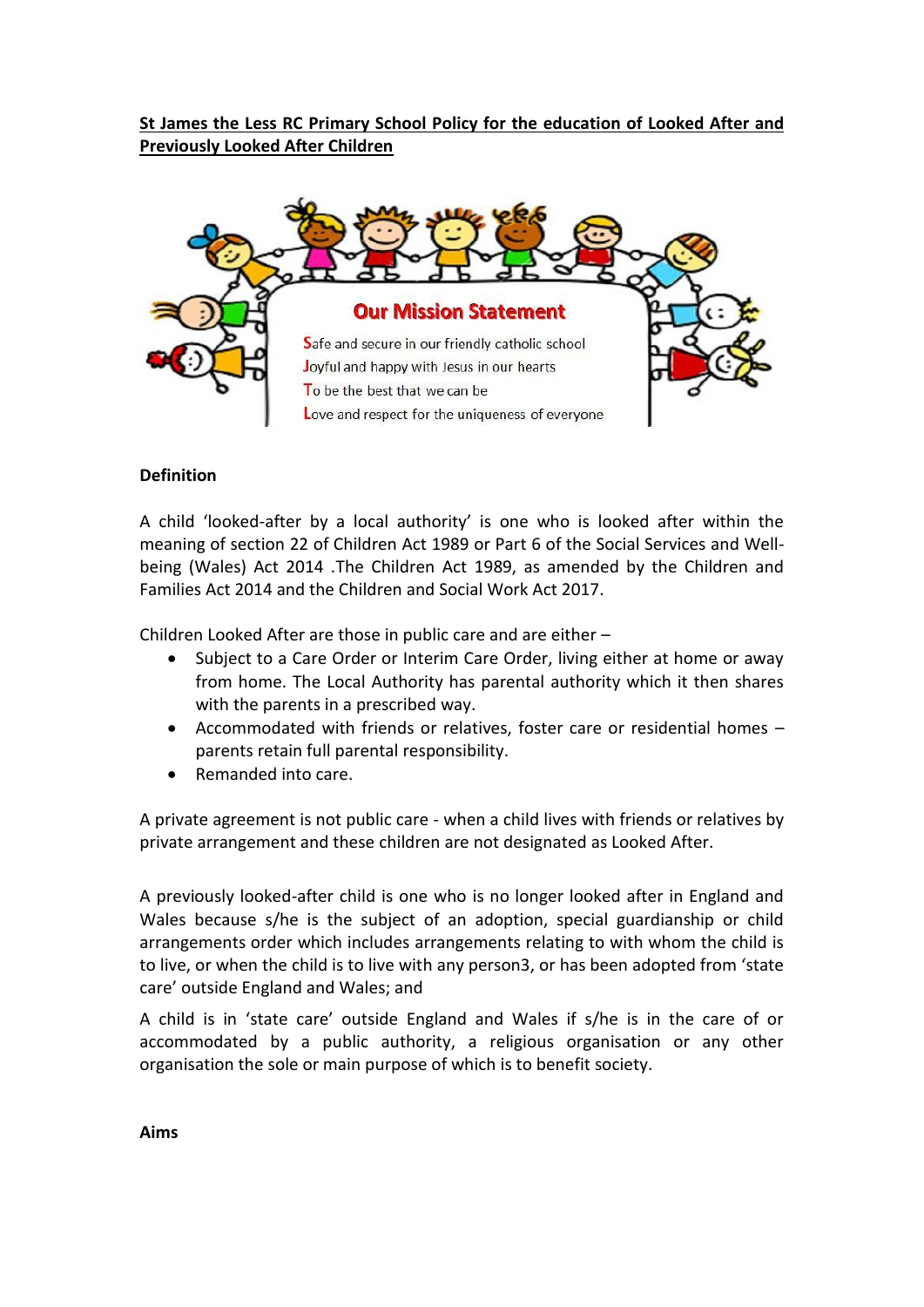The school is committed to the concept of the corporate parent for children looked after and will work tirelessly to support children looked after, and from September 2018, previously looked after children to:

- Offer stability, safety, continuity, positive experiences and individual care and attention.
- Develop an attachment aware school and embed strategies to support the impact of trauma on emotional and mental health.
- Enable all children to make good progress in learning.

The school will take account of all related statutory guidance:

Promoting the education of looked after and previously looked after children: DFE Feb 2018

Revised Guidance on the Role of the Designated Teacher for looked after children and previously looked after children Feb 2018.

### **Rationale**

- Nationally, the education outcomes at all stages, for Children Looked After and children previously looked after are of concern with a significant gap compared with outcomes for their peers who are not looked after or previously looked after.
- It follows that children and young people who are looked after or previously looked after require additional support and positive discrimination in their favour if this situation is to be improved.

### **ROLES AND PRIORITIES**

#### **Governing Body will:**

Ensure there is a designate a member of staff appointed who is a qualified teacher (the designated teacher) as having the responsibility to promote the educational achievement of looked-after children and previously looked after children.

Ensure the designated teacher has appropriate seniority and professional experience to provide leadership, training, information, challenge and advice to others that will influence decisions about the teaching and learning needs of looked-after and previously looked-after children.

Ensure the designated teacher is able to undertake appropriate training to support their role.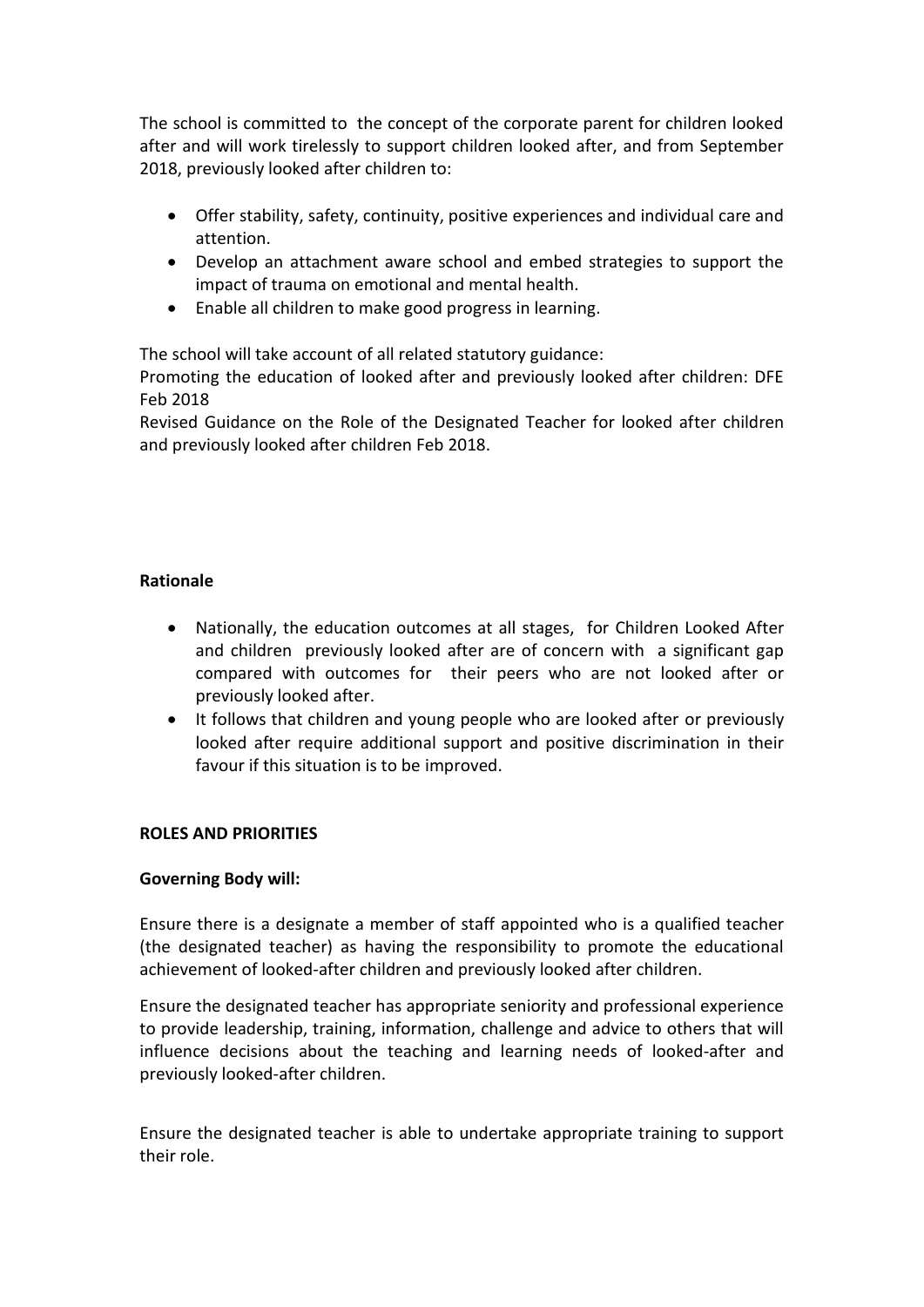Ensure looked after children and previously looked after children are the priority group for admission to the school.

Ensure Pupil Premium Grant+ allocated is used for the benefit of looked after Children and previously looked after children to support progress, attainment, engagement and well-being.

Ensure school policies and approaches appropriately reflect the needs of lookedafter and previously looked-after children.

#### **The Headteacher and Leadership team will:**

- Provide an annual report on the provision for, and progress of, Children Looked After and previously looked after children, to the Governing Body.
- Ensure staff are aware that the provision to support Children Looked After and previously looked after children is a key school priority.
- Give the Designated Teacher for Children Looked After and previously looked after children, the time and facilities to carry out his / her job description and to support them at all times in their work.
- Ensure the voice of looked-after and previously looked-after children is a vital part of successfully understanding and meeting their needs.
- Ensure Pupil Premium Grant+ allocated is used for the benefit of looked after Children and previously looked after children to support progress, attainment, engagement and well-being.
- Show a personal interest and involvement in Children Looked after and previously looked after children, in the school.
- Challenge negative stereotypes of Children Looked After and previously looked after children, if they exist ,and to insist on the highest of expectations and especially in terms these cohorts,
- Provide Continuing Professional Development for staff on issues pertaining to Children Looked After and previously looked after children, such as Attachment and Trauma.
- Work in partnership with the Virtual School, Children Social Care and other relevant services to share information and promote progress and achievement.

#### **Designated Teacher**

The school Designated Teacher will

- Be a champion for Children Looked After and previously looked after children within the school and ensure that they are receiving special provision.
- Ensure that the Children Looked After and previously looked after children are aware of who the Designated Teacher is, and that the member of staff's role is to support them at school.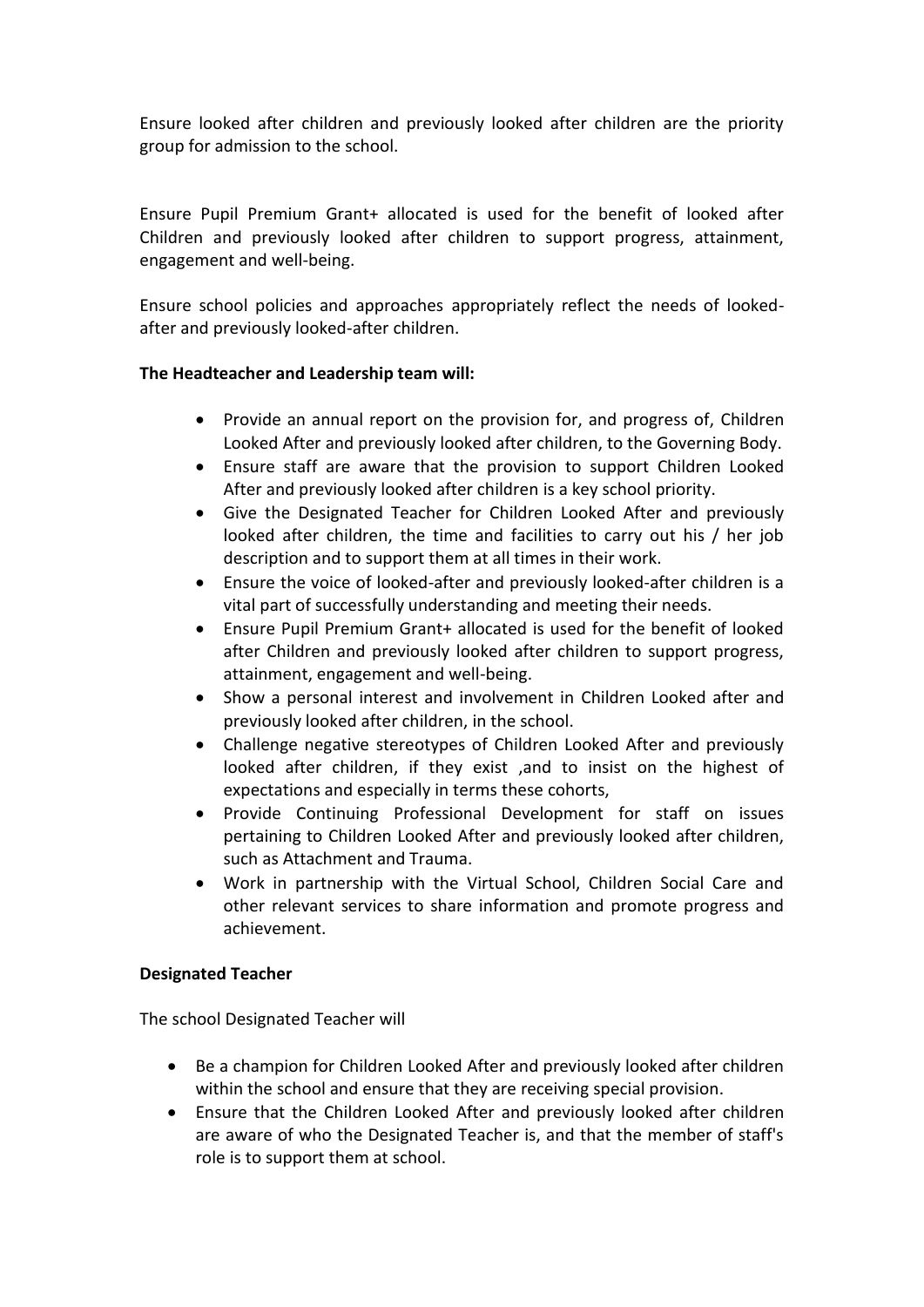- Ensure that teachers who need to know are aware of who Children Looked After and previously looked after children are, and ensure that the staff treat the information confidentially.
- Ensure that any issues regarding a child or young person being in care or previously in care, are treated sensitively by all staff.
- Ensure Children Looked After and children previously looked after receive extra support as necessary and appropriate, with the key aims of helping them achieve their academic potential and further their personal and social development.
- Ensure Pupil Premium Grant+ allocated is used for the benefit of looked after Children and previously looked after children to support progress, attainment, engagement and well-being.
- Ensure Personal Education Plans (PEP) and PEP Reviews occur on time (one review each term) and to play the lead educational role at these PEP meetings. Ensure the pupil, parent and/or carer and Social Worker contribute to, and are involved in, PEP reviews.
- Ensure that all possible is being done to raise the achievement levels of Children Looked After i.e.

- The pupils are following an appropriate curriculum (and in Year 8 or 9 make the best possible option choices);

- The pupils know their targets and get feedback at least termly on how they are improving in relation to these targets and how they can improve and do better;

- The pupils are entered for national assessment tests and public examinations when appropriate.
- The pupils have access to any booster support that is available in the school;

- The pupils have all possible individual assistance in developing their basic literacy, reading and numeracy skills;

- Pupils on the Special Educational Needs register receive all possible support to meet their needs;

- Able pupils have access to the school's Gifted and Talented provision;

- All possible support is given at times of transition (KS1 – KS2, KS2 – KS3, KS3- KS4); or when a home placement move is taking place.

- Ensure that Children Looked After receive a smooth induction into the school, with the obtaining of all relevant past history.
- Keep comprehensive and up to date files on each pupil and to ensure that these are passed on should the student move school.
- Meet with the children regularly to discuss progress and any in school or out of school issues.
- Check with staff on a continuous basis how the pupil are doing and to intervene quickly at the first sign of a problem, e.g. behaviour issues, poor effort etc.
- Monitor attendance on a weekly basis.
- In secondary schools to ensure that:-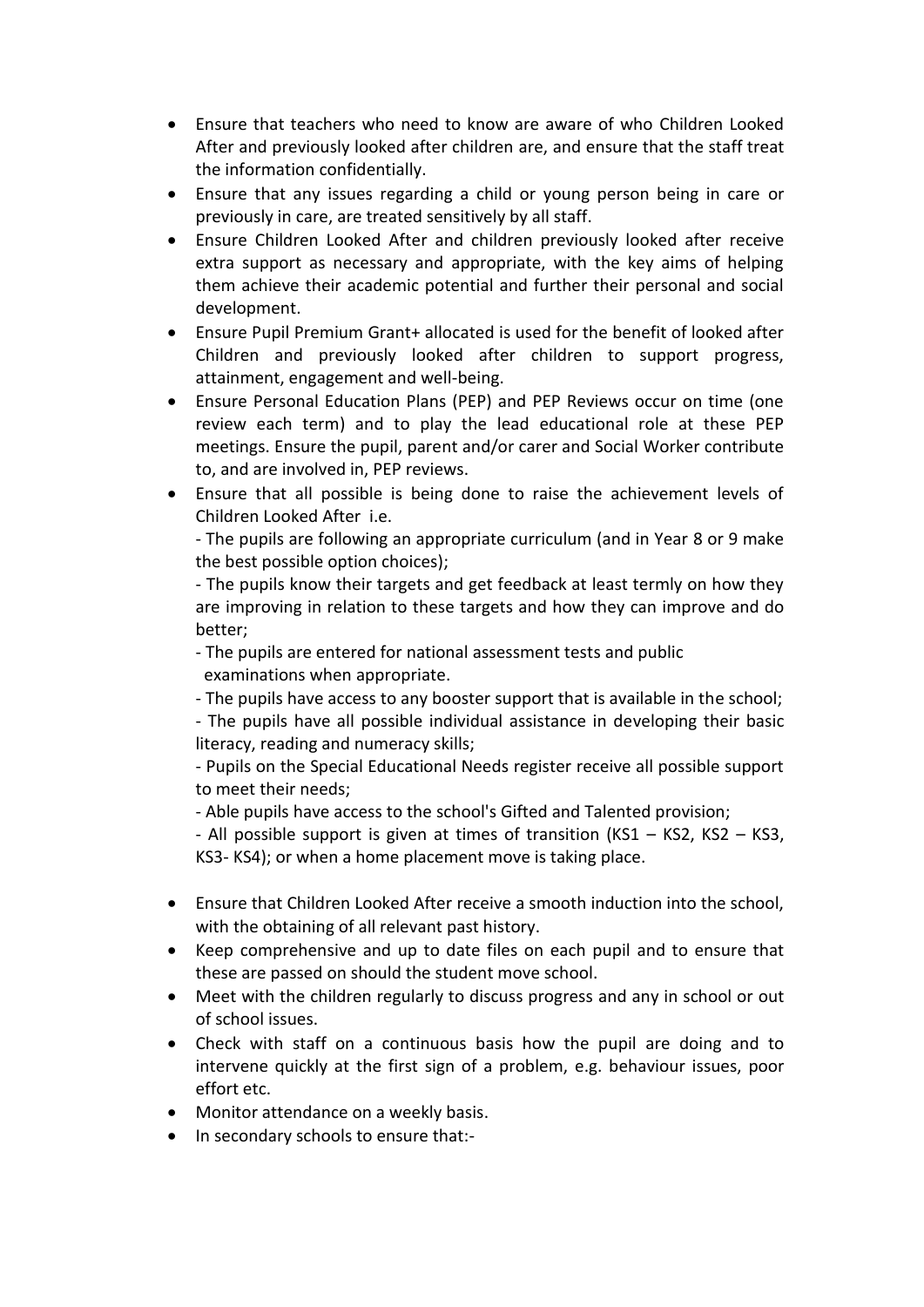- $\triangleright$  pupils receive all possible guidance and assistance in terms of their post 16 pathways, with the aim of ensuring that they progress to education, employment or training;
- $\triangleright$  Pupils are given specific help in developing the social and personal skills that will give them better life chances.
- Draw up strategies for pupils who are not achieving, behaving poorly or not attending and then monitor the success of their implementation.
- To undertake periodic student voice exercises.
- To encourage pupils to be fully involved in extracurricular and extension activities both in and outside school; to help them with the logistics of taking part in school trips and other activities; to encourage them to be fully involved in the school, eg year and school councils.
- To ensure that students know there is someone they can approach if ever they have a problem or just want to talk, (this could be either the Designated Teacher or another member of staff)
- To make provision for specific mentoring or counselling as needed.
- To liaise with carers keeping them informed but also urging them to be partners in the pupils' education and showing them how they can do this.
- To ensure that pupils are getting their fair share of praise and rewards from the school's systems and to intervene when this seems not to be the case. To be vigilant for any child protection issues and also to check carefully for any sign of a Child Looked After or previously looked after child who is being bullied.
- To ensure that the School Nurse is aware of the child's medical history and is liaising with the Children Looked After Health Support Team.
- To liaise closely with the Education of Children Looked After (Virtual School) Team
	- Informing the Virtual School Team of any problems out of school that seem to have been identified;
	- seeking the support of the Virtual School Team if LA or other agency procedures do not seem to be giving necessary support to Children Looked After;
	- keeping the Virtual School Team informed about the general progress of Children Looked After;
	- Informing the Virtual School Team if carers do not seem to be cooperating with the school in helping the student's educational development.

### **Teachers and Support Staff:**

To be aware of Children Looked After and previously looked after children in their classes and to give them all possible support and encouragement as students who